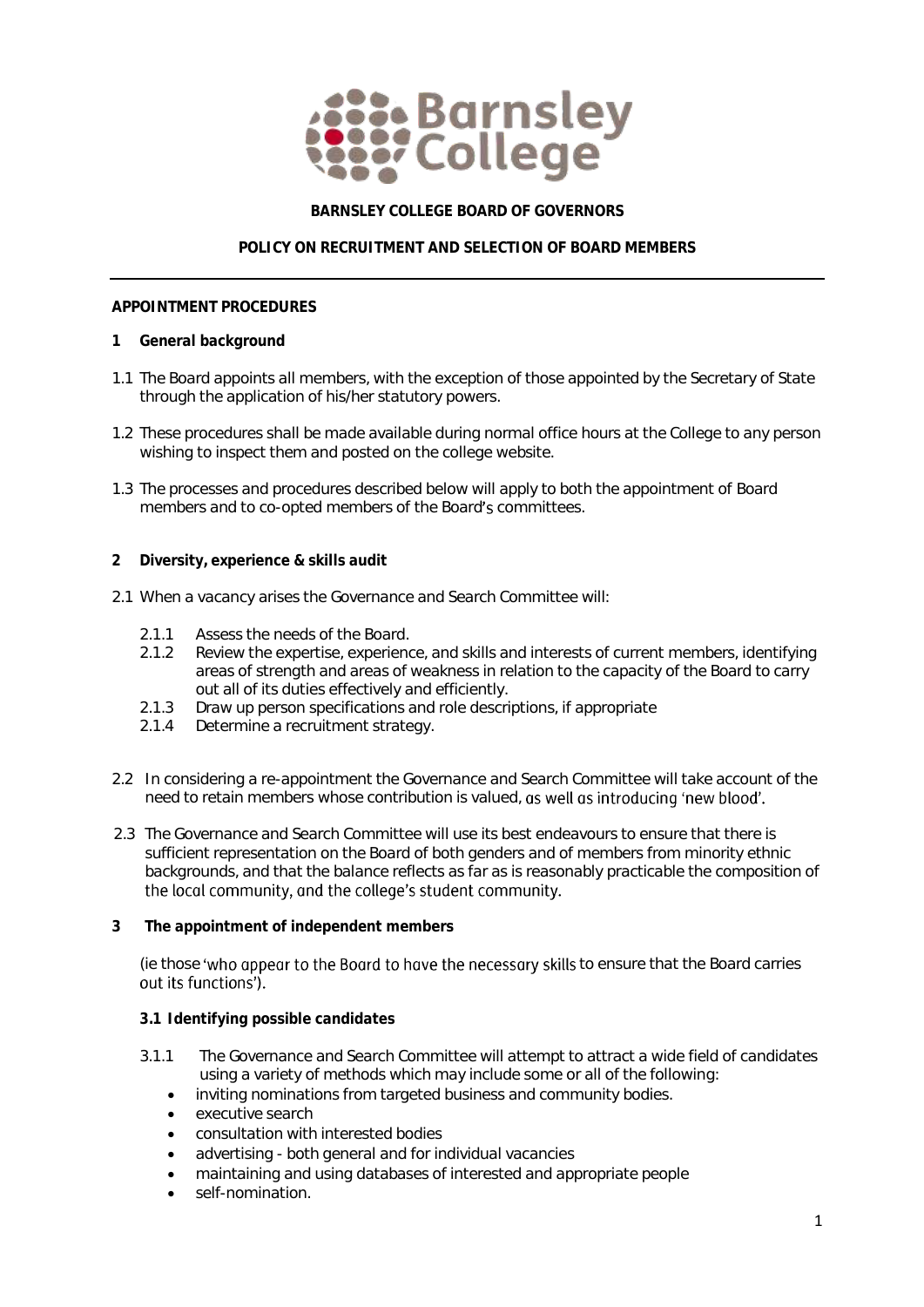- 3.1.2 The existing skills profile sets out the areas of skill and expertise which the Board requires to carry out its functions effectively and efficiently, and that will be utilised in identifying the criteria against which new members are appointed or existing members re-appointed.
- In order to ensure the Board's work is supported and influenced by appropriate persons 3.1.3 with occupational or personal experience from a range relevant sectors it will seek to have members from:
	- The local business community
	- Local public sector organisations
	- Partner Secondary Schools (one)
	- Business and public sector backgrounds
	- Relevant professional and trade organisations
	- Higher Education Institutions (at least one)
	- Local community organisations and faith groups
	- The Local Authority (one)

The full procedure for seeking nominations from public, community, business and professional bodies is set out at Appendix 1.

- **3.2 Selecting a shortlist and recommending candidates**
	- 3.2.1 Where there is more than one candidate for a vacancy, the G&S Committee will consider applications received for membership of the Board and select a shortlist of candidates who meet the person specification.
	- 3.2.2 At least two members of the G&S Committee will conduct interviews.
- **3.3 Appointing the preferred candidate(s)**
	- 3.3.1 The choice of preferred candidate will be made on the basis of best meeting the needs of the Board to ensure it has the capacity to discharge its legal and statutory duties effectively, and the skillsets and professionalism required to fulfil its fiduciary duties and responsibilities.
	- 3.3.2 Within this overall aim the Board will strive to achieve a balance of relevant skills, experiences, gender, ethnic diversity and backgrounds.
	- 3.3.3 Candidates will not normally be appointed without having been interviewed by members of the Governance & Search Committee.
	- 3.3.4 References *may* be sought in respect of candidates. If sought, references will be made available to the Governance & Search Committee at the time it is considering a recommendation for appointment. Those from whom a reference is requested will be expected to have known the candidate for at least two years in a professional capacity.
	- 3.3.5 Re-appointments will not be automatic. The Committee shall assess the *individual's* effectiveness and contribution to the Board, for example, committee memberships, skills and experience relevant to the needs of the Board/Committee, attendance record and special tasks undertaken.
	- 3.3.6 The Governance and Search Committee will make recommendations on appointments to the Board.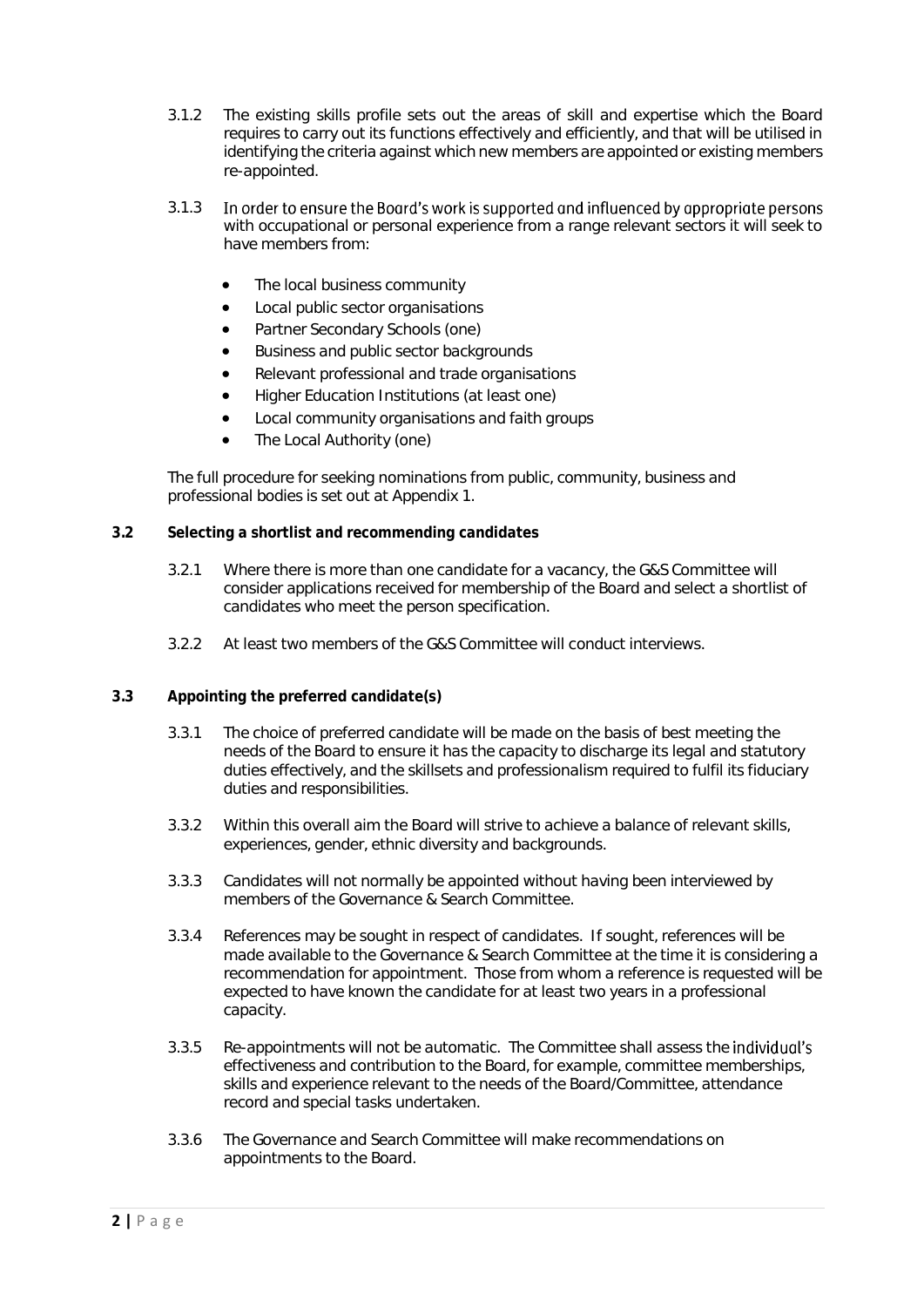- **4 Staff and student members**
	- 4.1 The appointment process for staff and student members shall follow the approved procedure (see appendix). They will be appointed for a term of office in accordance with the Board's Standing Orders.
- **5 Confirming the appointment**
	- 5.1 The Board will:
		- Consider the recommendations from the Governance & Search Committee and ratify appointments.
		- Confirm the period of membership, not exceeding 4 years, except for the Principal/CEO and student members.
	- 5.2 All members will be informed of their appointment in writing and asked to confirm their acceptance of the position and the Code of Conduct for Board Members and complete a register of interests. All members must complete a declaration stating that they are not disqualified from acting as a trustee as defined under Charity Commission disqualification reasons.
	- 5.3 New members must complete an induction.
- **6 Removal and suspension of members**
	- 6.1 In exercising its power to remove or suspend any member from the Board, the Board will act in accordance with the Instrument (9) and /or its Standing Orders (11).
- **7 Eligibility**
	- 7.1 Any changes to eligibility must be notified to the Clerk. This shall include the potential for an independent member or a student member making an application for employment at the college.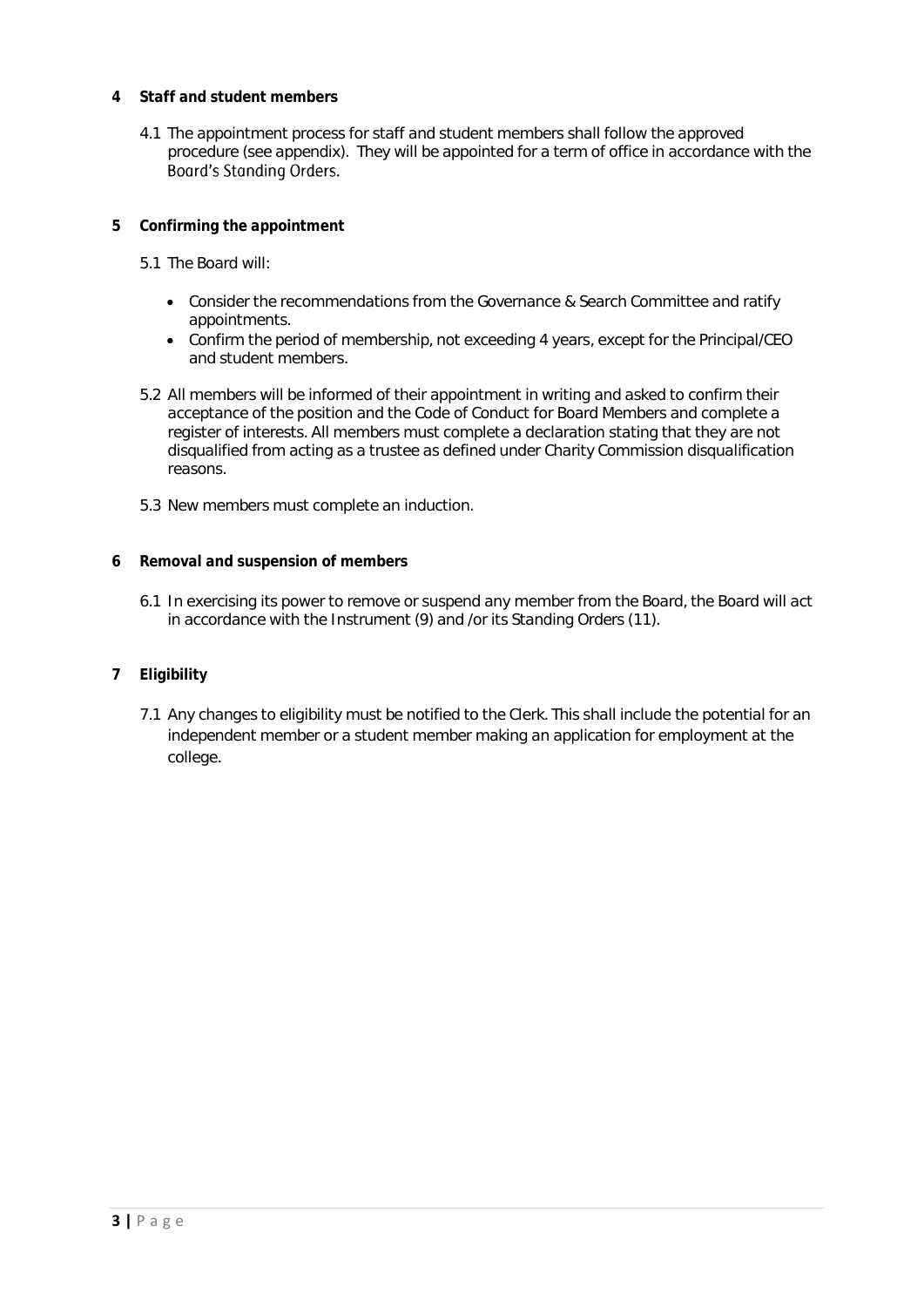### **Appendix - PROCEDURE FOR NOMINATION OF INDEPENDENT MEMBERS**

- **1 Expiry of the Term of Office of an Existing Member**
- 1.1 The Clerk to the Board shall report to the Governance & Search Committee the name of any member whose term of office is nearing its expiry. This must be done in sufficient time for the Committee to consider the reappointment of the member, should this be applicable, or to determine an appropriate recruitment strategy before the **member's** term of office expires. When the member under consideration is a member of the Governance & Search Committee, that member shall withdraw from the meeting and take no part in the decision or voting in relation to his/her future membership of the Board.
- 1.2 The Governance & Search Committee will consider whether or not to make a recommendation to the Board that the member be appointed to serve for a further term of office, based on the following:
	- Whether the skills and experience of the member are still required
	- Whether it would be appropriate to take the opportunity to refresh the range of skills and experience available to the Board
	- The member's contribution and commitment to the Board's work
	- The length of the member's previous service on the Board.
- 1.3 A member's term of office will expire automatically unless the Governance & Search Committee decides to recommend a further appointment and the Board accept the recommendation. The Clerk shall advise the member of the Governance & Search Committee's decision.
- 1.4 A recommendation from the Committee that a member be reappointed for a further term of office will be subject to that member being willing to serve. The Clerk will ascertain in advance of the Committee meeting whether or not the member in question is willing to be appointed for a further term. If the member is not so willing, a vacancy arises.
- 1.5 Where the Board decides to appoint an existing member for a further term of office, the Board shall make the appointment in accordance with the Instrument of Government and its Standing Orders (clause 4).
- 1.6 Where the Board decides not to appoint an existing member for a further term of office, a vacancy shall exist.
- **2 Seeking independent members**
- 2.1 When a vacancy arises for an independent member, the Committee will consider an appropriate recruitment strategy as set out in paragraph 3 of the Policy. The search will be based on the current skill mix required and specified by the Board.
- 2.2 The invitation to express an interest in Board membership shall explain that the appointment will be subject to a formal selection and appointment process in line with the procedures set out in this policy and will be for an initial term of four years.
- 2.3 Existing Board members will also be asked to bring the vacancy to the attention of any persons that they think might be suitable for appointment. Applications shall be submitted in writing to the Clerk to the Board.
- 2.4 Individuals expressing an interest shall be requested to complete and submit the approved Application form for consideration by members of the Governance & Search Committee as part of the shortlisting process. Where there are candidates in a 'pool', their suitability for any vacancy will be considered prior to nominations being sought from appropriate organisations (see below)
	- Professional bodies (where a particular skill set is required)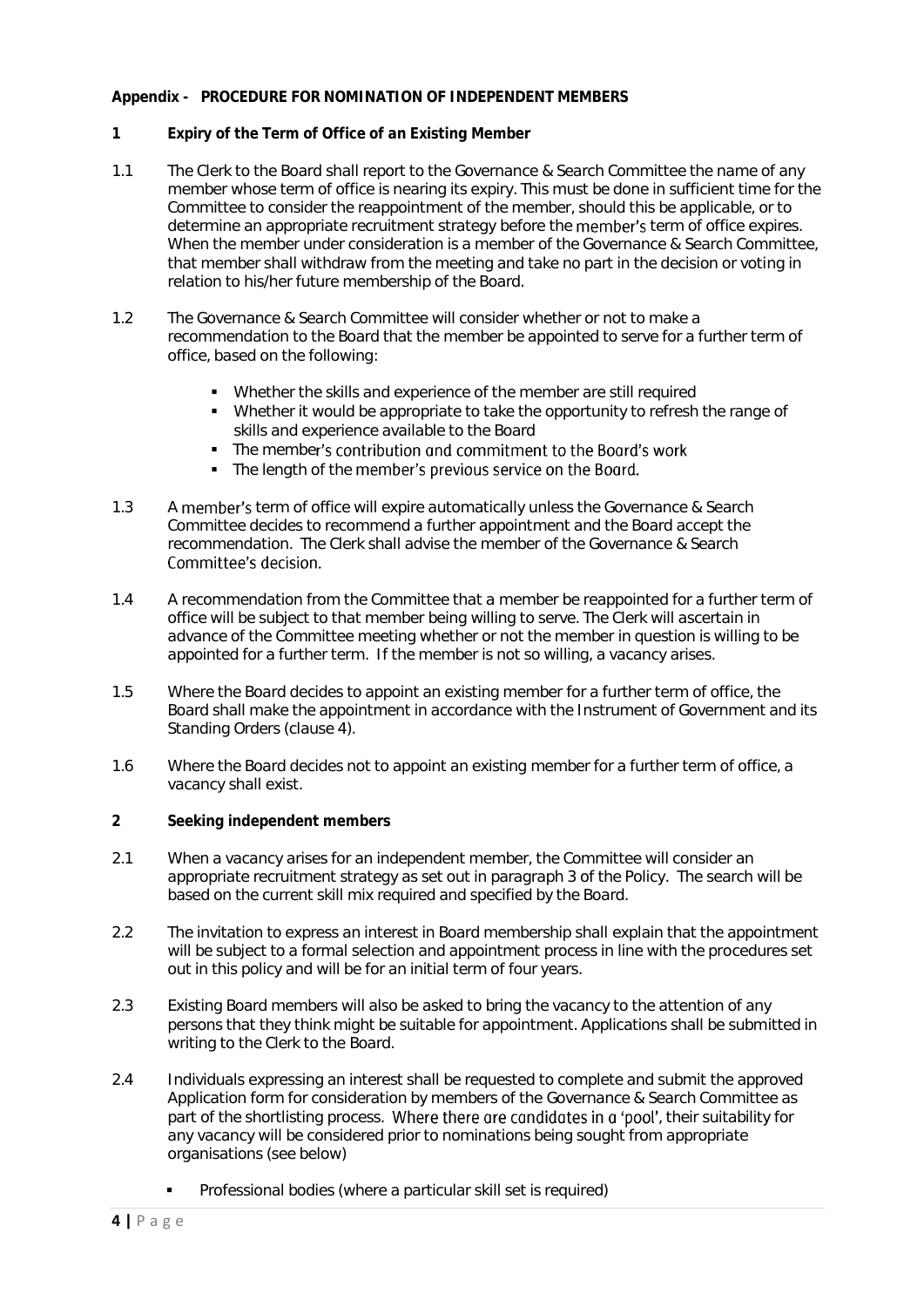- **Local Authority**
- Barnsley and Rotherham Chamber of Commerce
- HEIs
- Major employers
- Community & voluntary organisations
- Association of Head teachers
- Faith groups
- **3 Selection Process**
- 3.1 The Selection process will include:
	- 3.1.1 An interview with at least two members of the Governance & Search Committee
	- 3.1.2 A recommendation to the Board as to the suitability of the candidate for appointment to the Board, and where there is more than one candidate for any vacancy, the recommendation shall be for the candidate who meets the criteria for selection.
- 3.2 The Board will seek to maintain a database of potential members who appear to be suitable but may not meet specific criteria sought at the time.

### **4 STAFF MEMBERS**

- 4.1 When the term of office of a staff member is nearing expiry or a vacancy arises for any other reason, the Clerk to the Board will oversee the arrangements for the appointment of a new member following selection by the staff of the College. Staff members will be nominated and elected by all staff of the College, with no distinction between academic and non-academic staff.
- 4.2 When there is a vacancy for a staff member, the selection process by the staff shall be as follows:
	- 4.2.1 All staff will be invited to nominate themselves or another member of staff for selection on a form prescribed by the Clerk
	- 4.2.2 If there is only one nominee, that person's name will be put forward to the Board who shall appoint the nominee provided that s(he) is eligible for Board membership
	- 4.2.3 Where there is more than one nominee, an electronic ballot will be held in which all members of staff shall be entitled to vote
	- 4.2.4 The Clerk shall determine the arrangements for the ballot and oversee the process
	- 4.2.5 The candidate with the highest number of votes shall be elected.
	- 4.2.6 The name(s) of the member(s) of staff selected shall be put forward to the Board who shall appoint the nominee(s) provided that s(he) is eligible for Board membership.
	- 4.2.7 Where there is only one nominee the nominee will be elected unopposed.
- **5 STUDENT MEMBERS**
- 5.1 The term of office for a student member shall be for a maximum of three years. Membership will terminate when:

The student ceases to be enrolled as a student of the college,

- 5.2 When the term of office of a student member is nearing expiry or a vacancy arises for any other reason, the Clerk to the Members will oversee the arrangements for the appointment of student members in conjunction with the Student Union. In accordance with the Standing Orders, there shall be one FE member and one HE member.
- 5.3 When there is a vacancy for a student member, the selection process shall be as follows:
	- 5.3.1 The Student Union shall manage the nomination and election process;